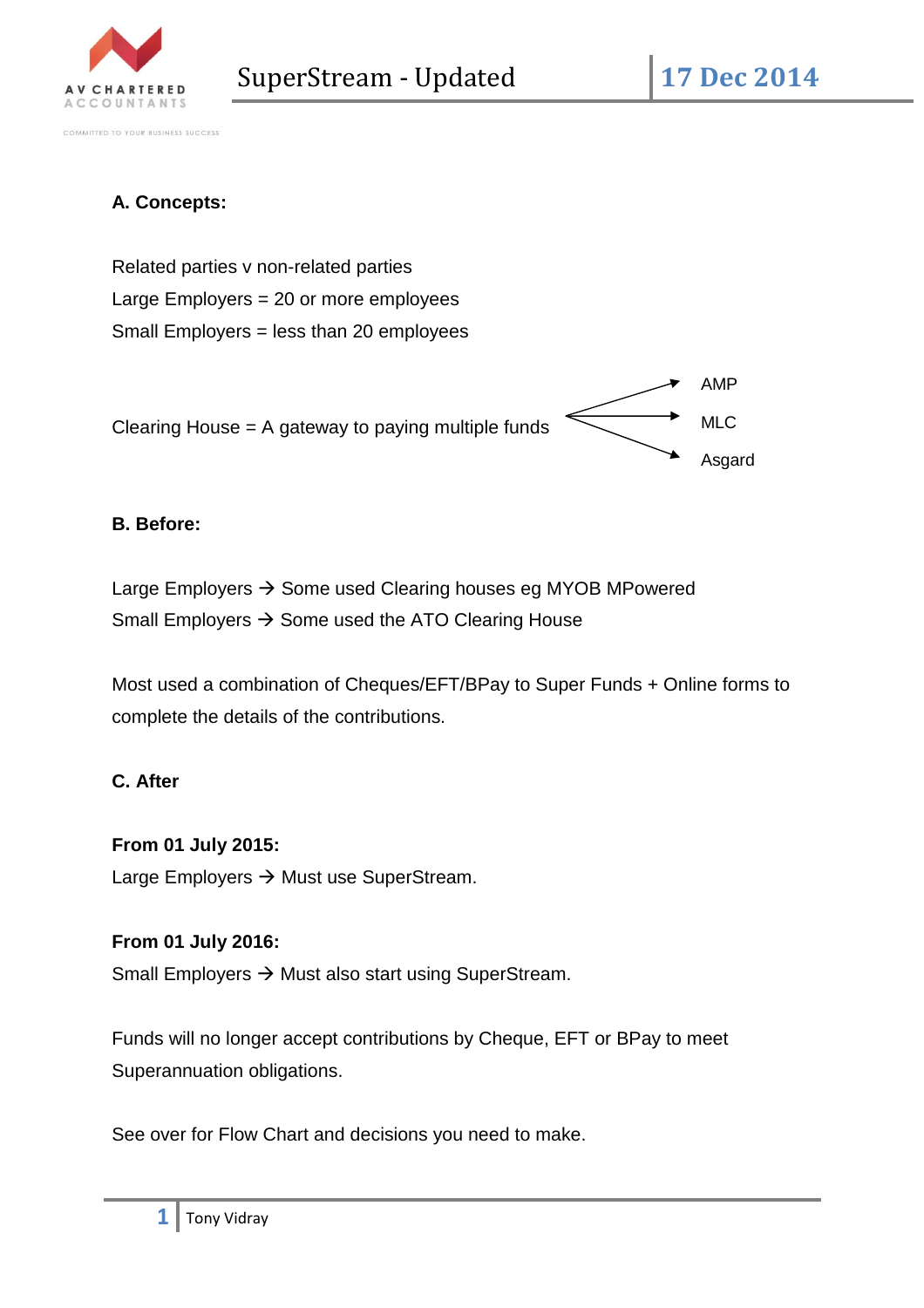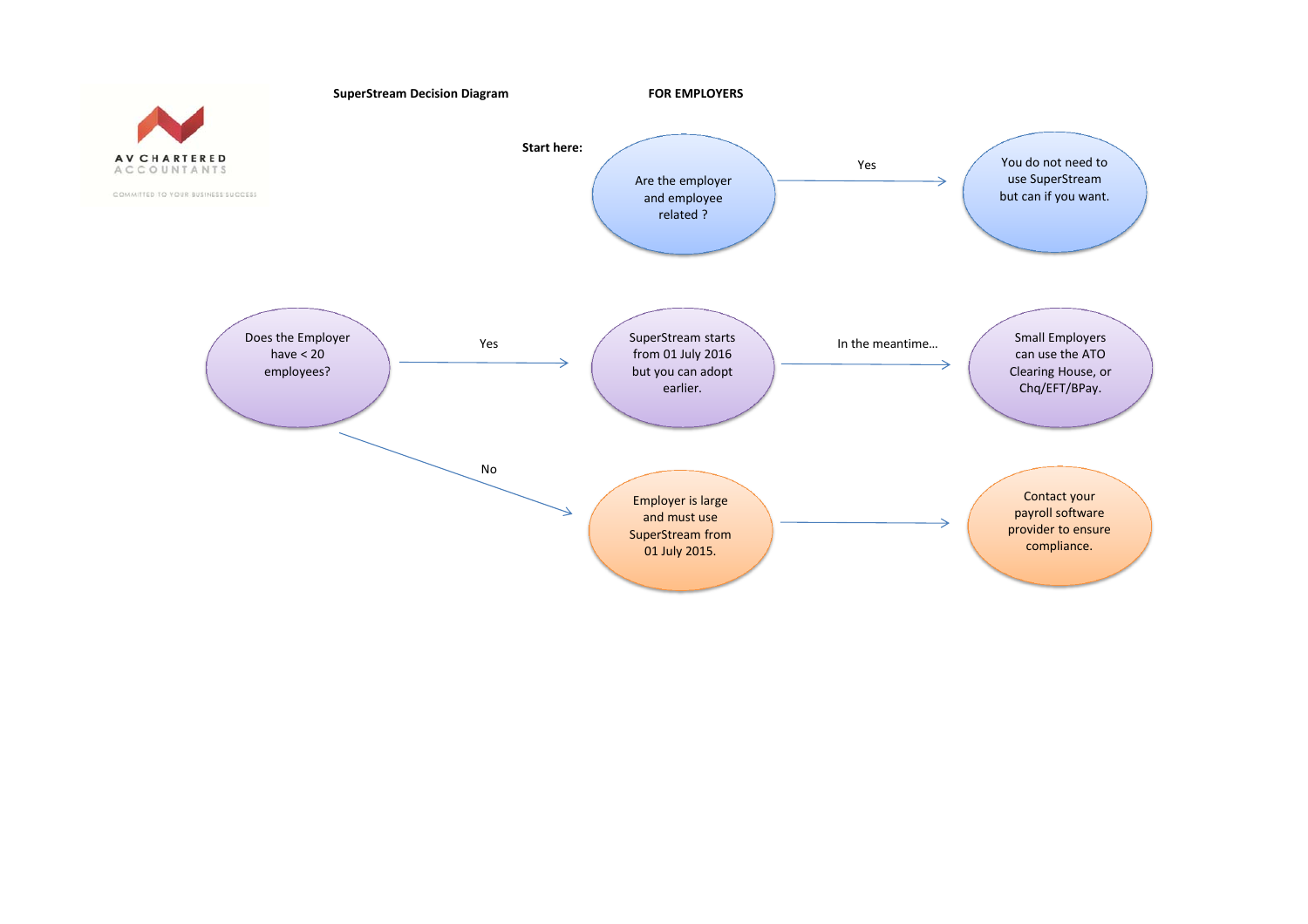

An SMSF messaging provider is NOT the same as an email address. See over.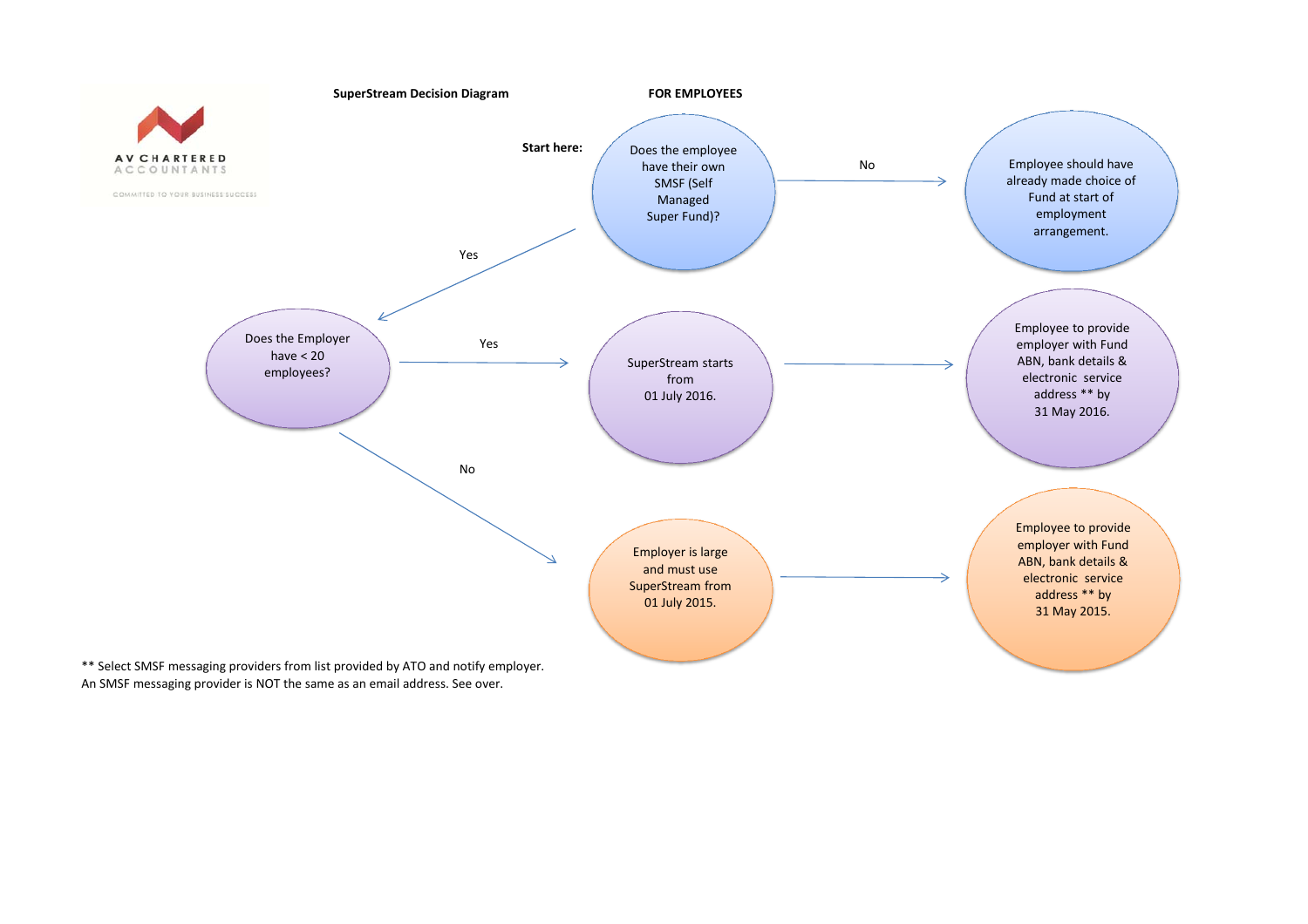

# ‹ SuperStream

# Register of SMSF messaging providers

From 1 July 2014, self-managed superannuation fund (SMSF) trustees are required to receive both electronic messages and payment when employers make contributions using the SuperStream data and payment standard.



### **Find out more**

SMSFs - the SuperStream standard for contributions

If you are an SMSF trustee, you will need an electronic service address (alias) to be able to receive data messages associated with employer contributions sent using SuperStream. The electronic service address (alias) is used to identify where contribution messages for your SMSF are to be sent. You need to provide this to your employer.

To help you register and obtain an electronic service address, we have published two registers of SuperStream messaging providers:

- The first register includes providers whose services are **open** to all SMSF trustees.
- The second register lists providers whose services are **restricted** to existing SMSF clients.

The register includes details about where to find more information about the service providers. Click on the provider's name in the register to go to their website, or use the phone number or email address in the **last** column to get in touch with the provider.



### **Register of SMSF messaging providers – open to all SMSF trustees**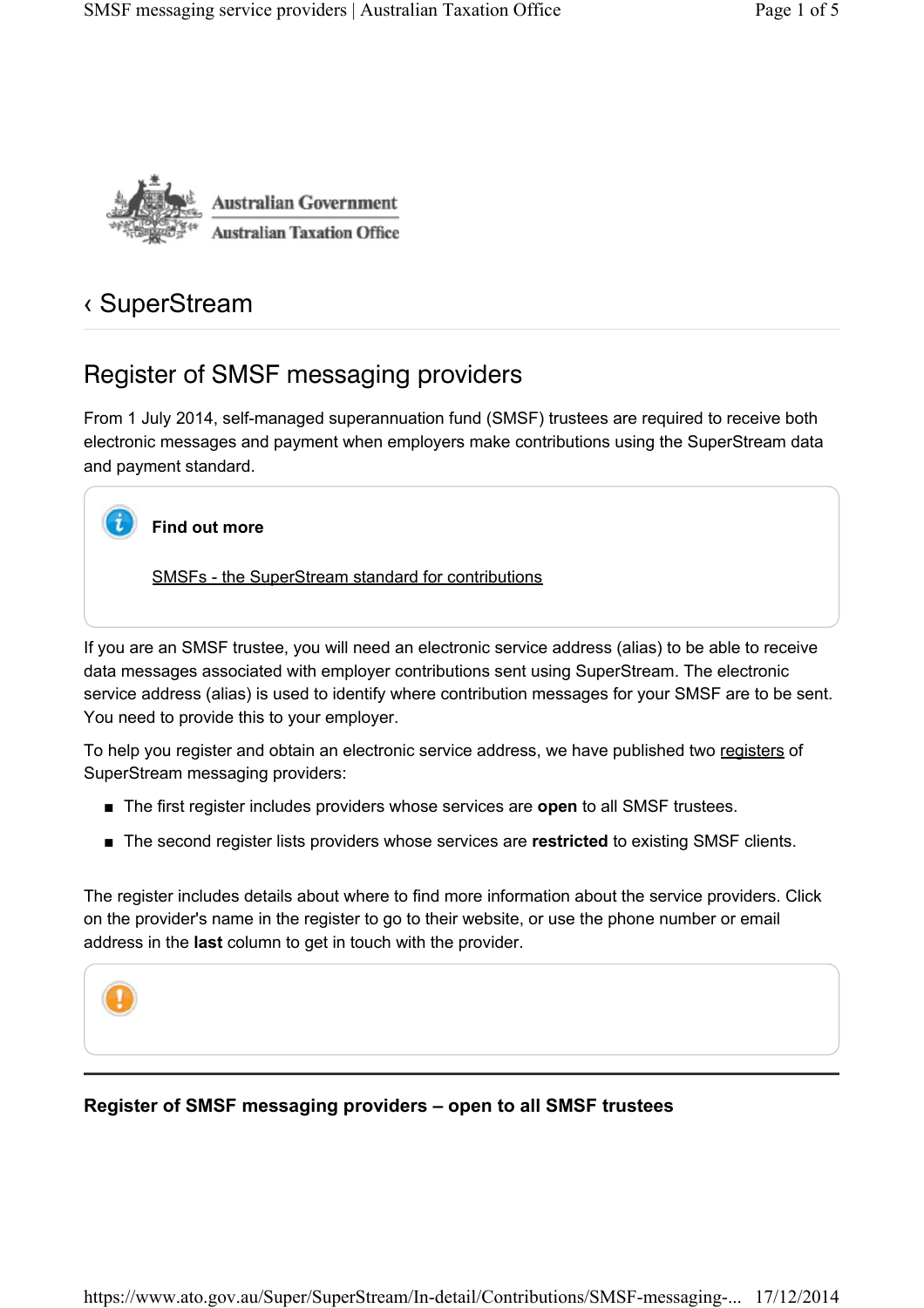| Provider name (the links below will redirect you<br>to a website) | <b>Electronic service address</b><br>(alias) | <b>Contact details</b>          |
|-------------------------------------------------------------------|----------------------------------------------|---------------------------------|
| <b>Australia Post</b>                                             | <b>AUSPOSTSMSF</b>                           | 13 76 78                        |
|                                                                   |                                              | superannuation@auspost.com.au   |
| <b>Click Super</b>                                                | <b>CLICKSUPER</b>                            | 1300 834 535                    |
|                                                                   |                                              | info@clicksuper.com.au          |
| Computershare                                                     | Computershare                                | 1800 675 269                    |
|                                                                   |                                              | superpoint@computershare.com.au |
| <b>Contributions Hub</b>                                          | ozedigateway                                 | 1300 737 614                    |
|                                                                   |                                              | info@contributionshub.com.au    |
| <b>GBST Wealth Management</b>                                     | MySMSFMailbox                                | (02) 9253 6513                  |
|                                                                   |                                              | mywealthmailbox@gbst.com        |
| Klui                                                              | klui                                         | (02) 9931 6856                  |
|                                                                   |                                              | superstream@klui.com.au         |
| <b>SMSF DataFlow</b>                                              | smsfdataflow                                 | 1300 657 084                    |
|                                                                   |                                              | support@smsfdataflow.com.au     |
| <b>SMSFflow</b>                                                   | superMate                                    | 1300 650 135                    |
|                                                                   |                                              | info@smsfflow.com.au            |
| <b>SuperChoice Services Pty Limited</b>                           | <b>SUPERCHOICE</b>                           | 1300 659 456                    |
|                                                                   |                                              | smsf@superchoice.com.au         |
| <b>Westpac QuickSuper SMSF Gateway</b>                            | <b>QUICKSUPER</b>                            | 1300 131 764                    |
|                                                                   |                                              | smsfconnect@westpac.com.au      |

The information in this table is restricted to existing SMSF clients of the listed service providers. Follow the provider links for more details of the service offering.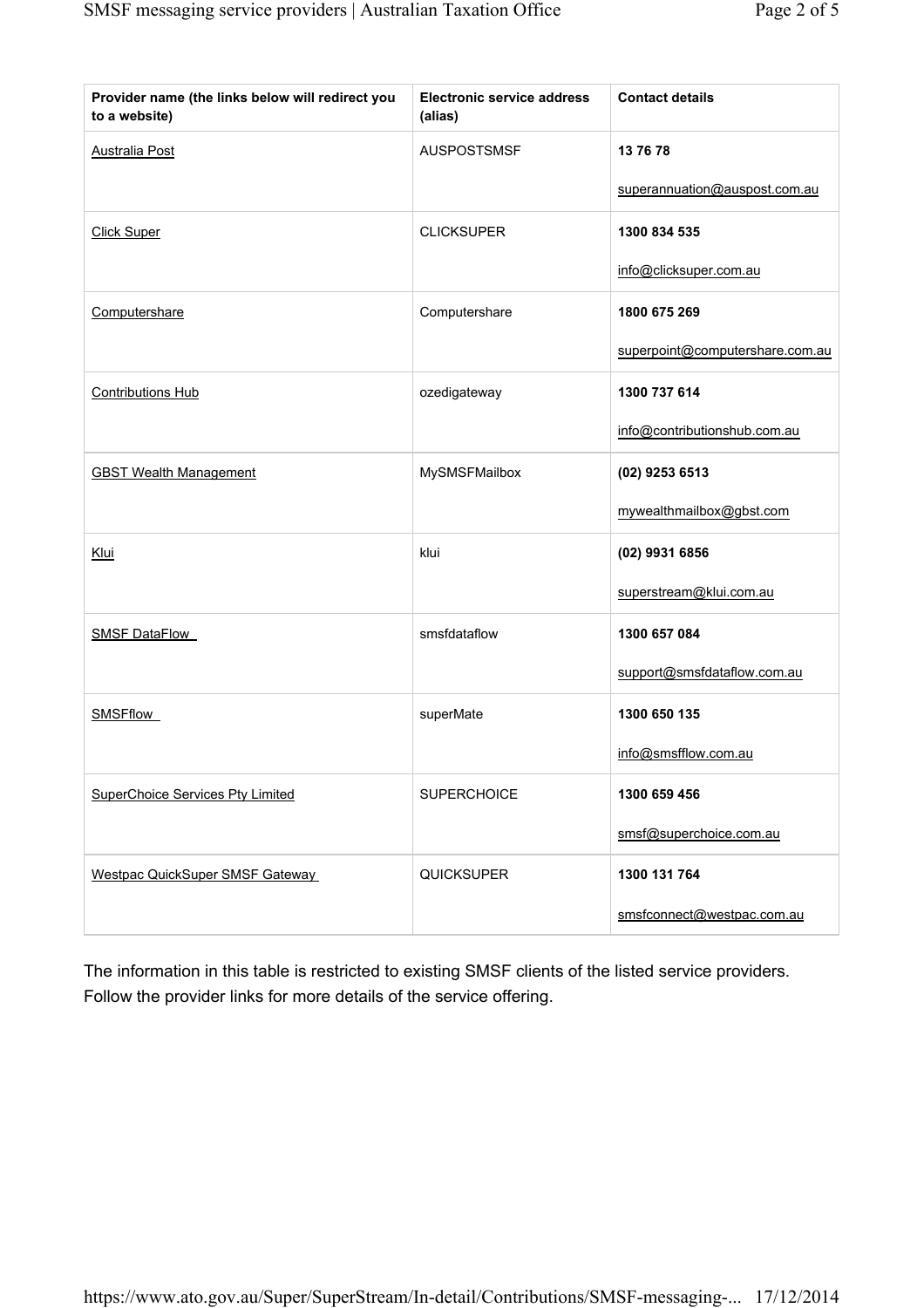| smsfdataflow<br>13 71 74<br><b>AMP SMSF Solutions</b><br>smsf solutions@amp.com.au<br><b>Ascend Self Managed Super</b><br>smsfdataflow<br>1300 049 727<br>admin@ascendsmsf.com.au<br><b>AUSPOSTSMSF</b><br>1300 654 401<br><b>BGL</b><br>info@bglcorp.com.au<br>smsfdataflow<br><b>Cavendish Superannuation</b><br>1800 808 354<br>enquiries@cavendishsuper.com.au<br>smsfdataflow<br>1300 851 057<br><b>Class Super</b><br>support@class.com.au<br><b>Colonial First State Custom Solutions</b><br><b>CFSCSSMSF</b><br>1800 113 116<br>customercare@colonialfirststate.com.au<br>ClearView Wealth Solutions Investments<br>ClearviewSMSF<br>1800 023 549<br>service@clearview.com.au<br>N/A<br><b>ESUPERFUND</b><br><b>ESUPERFUND</b><br>info@esuperfund.com.au<br>MACQUARIESMSF<br>1800 806 310<br><b>Macquarie Bank Limited</b><br>transact@macquarie.com<br>Mercer Portfolio Service Investment Plan<br>MercerSMSF<br>1800 041 577<br>mercerportfolioservice@colonialfirststate.com.au<br><b>MLCSMSF</b><br>13 26 52<br><b>MLC</b><br>superMate<br>Multiport<br>1300 364 672<br>help@multiport.com.au<br>netwealthsmsf<br>1800 888 223<br>netwealth<br>contact@netwealth.com.au<br><b>RECKONSMSF</b><br>1300 277 787<br>Reckon Desktop Super<br>support@reckon.com | Provider name (the links below will<br>redirect you to a website) | <b>Electronic service</b><br>address (alias) | <b>Contact details</b> |
|------------------------------------------------------------------------------------------------------------------------------------------------------------------------------------------------------------------------------------------------------------------------------------------------------------------------------------------------------------------------------------------------------------------------------------------------------------------------------------------------------------------------------------------------------------------------------------------------------------------------------------------------------------------------------------------------------------------------------------------------------------------------------------------------------------------------------------------------------------------------------------------------------------------------------------------------------------------------------------------------------------------------------------------------------------------------------------------------------------------------------------------------------------------------------------------------------------------------------------------------------------------------|-------------------------------------------------------------------|----------------------------------------------|------------------------|
|                                                                                                                                                                                                                                                                                                                                                                                                                                                                                                                                                                                                                                                                                                                                                                                                                                                                                                                                                                                                                                                                                                                                                                                                                                                                        |                                                                   |                                              |                        |
|                                                                                                                                                                                                                                                                                                                                                                                                                                                                                                                                                                                                                                                                                                                                                                                                                                                                                                                                                                                                                                                                                                                                                                                                                                                                        |                                                                   |                                              |                        |
|                                                                                                                                                                                                                                                                                                                                                                                                                                                                                                                                                                                                                                                                                                                                                                                                                                                                                                                                                                                                                                                                                                                                                                                                                                                                        |                                                                   |                                              |                        |
|                                                                                                                                                                                                                                                                                                                                                                                                                                                                                                                                                                                                                                                                                                                                                                                                                                                                                                                                                                                                                                                                                                                                                                                                                                                                        |                                                                   |                                              |                        |
|                                                                                                                                                                                                                                                                                                                                                                                                                                                                                                                                                                                                                                                                                                                                                                                                                                                                                                                                                                                                                                                                                                                                                                                                                                                                        |                                                                   |                                              |                        |
|                                                                                                                                                                                                                                                                                                                                                                                                                                                                                                                                                                                                                                                                                                                                                                                                                                                                                                                                                                                                                                                                                                                                                                                                                                                                        |                                                                   |                                              |                        |
|                                                                                                                                                                                                                                                                                                                                                                                                                                                                                                                                                                                                                                                                                                                                                                                                                                                                                                                                                                                                                                                                                                                                                                                                                                                                        |                                                                   |                                              |                        |
|                                                                                                                                                                                                                                                                                                                                                                                                                                                                                                                                                                                                                                                                                                                                                                                                                                                                                                                                                                                                                                                                                                                                                                                                                                                                        |                                                                   |                                              |                        |
|                                                                                                                                                                                                                                                                                                                                                                                                                                                                                                                                                                                                                                                                                                                                                                                                                                                                                                                                                                                                                                                                                                                                                                                                                                                                        |                                                                   |                                              |                        |
|                                                                                                                                                                                                                                                                                                                                                                                                                                                                                                                                                                                                                                                                                                                                                                                                                                                                                                                                                                                                                                                                                                                                                                                                                                                                        |                                                                   |                                              |                        |
|                                                                                                                                                                                                                                                                                                                                                                                                                                                                                                                                                                                                                                                                                                                                                                                                                                                                                                                                                                                                                                                                                                                                                                                                                                                                        |                                                                   |                                              |                        |
|                                                                                                                                                                                                                                                                                                                                                                                                                                                                                                                                                                                                                                                                                                                                                                                                                                                                                                                                                                                                                                                                                                                                                                                                                                                                        |                                                                   |                                              |                        |
|                                                                                                                                                                                                                                                                                                                                                                                                                                                                                                                                                                                                                                                                                                                                                                                                                                                                                                                                                                                                                                                                                                                                                                                                                                                                        |                                                                   |                                              |                        |
|                                                                                                                                                                                                                                                                                                                                                                                                                                                                                                                                                                                                                                                                                                                                                                                                                                                                                                                                                                                                                                                                                                                                                                                                                                                                        |                                                                   |                                              |                        |
|                                                                                                                                                                                                                                                                                                                                                                                                                                                                                                                                                                                                                                                                                                                                                                                                                                                                                                                                                                                                                                                                                                                                                                                                                                                                        |                                                                   |                                              |                        |
|                                                                                                                                                                                                                                                                                                                                                                                                                                                                                                                                                                                                                                                                                                                                                                                                                                                                                                                                                                                                                                                                                                                                                                                                                                                                        |                                                                   |                                              |                        |
|                                                                                                                                                                                                                                                                                                                                                                                                                                                                                                                                                                                                                                                                                                                                                                                                                                                                                                                                                                                                                                                                                                                                                                                                                                                                        |                                                                   |                                              |                        |
|                                                                                                                                                                                                                                                                                                                                                                                                                                                                                                                                                                                                                                                                                                                                                                                                                                                                                                                                                                                                                                                                                                                                                                                                                                                                        |                                                                   |                                              |                        |
|                                                                                                                                                                                                                                                                                                                                                                                                                                                                                                                                                                                                                                                                                                                                                                                                                                                                                                                                                                                                                                                                                                                                                                                                                                                                        |                                                                   |                                              |                        |
|                                                                                                                                                                                                                                                                                                                                                                                                                                                                                                                                                                                                                                                                                                                                                                                                                                                                                                                                                                                                                                                                                                                                                                                                                                                                        |                                                                   |                                              |                        |
|                                                                                                                                                                                                                                                                                                                                                                                                                                                                                                                                                                                                                                                                                                                                                                                                                                                                                                                                                                                                                                                                                                                                                                                                                                                                        |                                                                   |                                              |                        |
|                                                                                                                                                                                                                                                                                                                                                                                                                                                                                                                                                                                                                                                                                                                                                                                                                                                                                                                                                                                                                                                                                                                                                                                                                                                                        |                                                                   |                                              |                        |
|                                                                                                                                                                                                                                                                                                                                                                                                                                                                                                                                                                                                                                                                                                                                                                                                                                                                                                                                                                                                                                                                                                                                                                                                                                                                        |                                                                   |                                              |                        |
|                                                                                                                                                                                                                                                                                                                                                                                                                                                                                                                                                                                                                                                                                                                                                                                                                                                                                                                                                                                                                                                                                                                                                                                                                                                                        |                                                                   |                                              |                        |
|                                                                                                                                                                                                                                                                                                                                                                                                                                                                                                                                                                                                                                                                                                                                                                                                                                                                                                                                                                                                                                                                                                                                                                                                                                                                        |                                                                   |                                              |                        |
|                                                                                                                                                                                                                                                                                                                                                                                                                                                                                                                                                                                                                                                                                                                                                                                                                                                                                                                                                                                                                                                                                                                                                                                                                                                                        |                                                                   |                                              |                        |
|                                                                                                                                                                                                                                                                                                                                                                                                                                                                                                                                                                                                                                                                                                                                                                                                                                                                                                                                                                                                                                                                                                                                                                                                                                                                        |                                                                   |                                              |                        |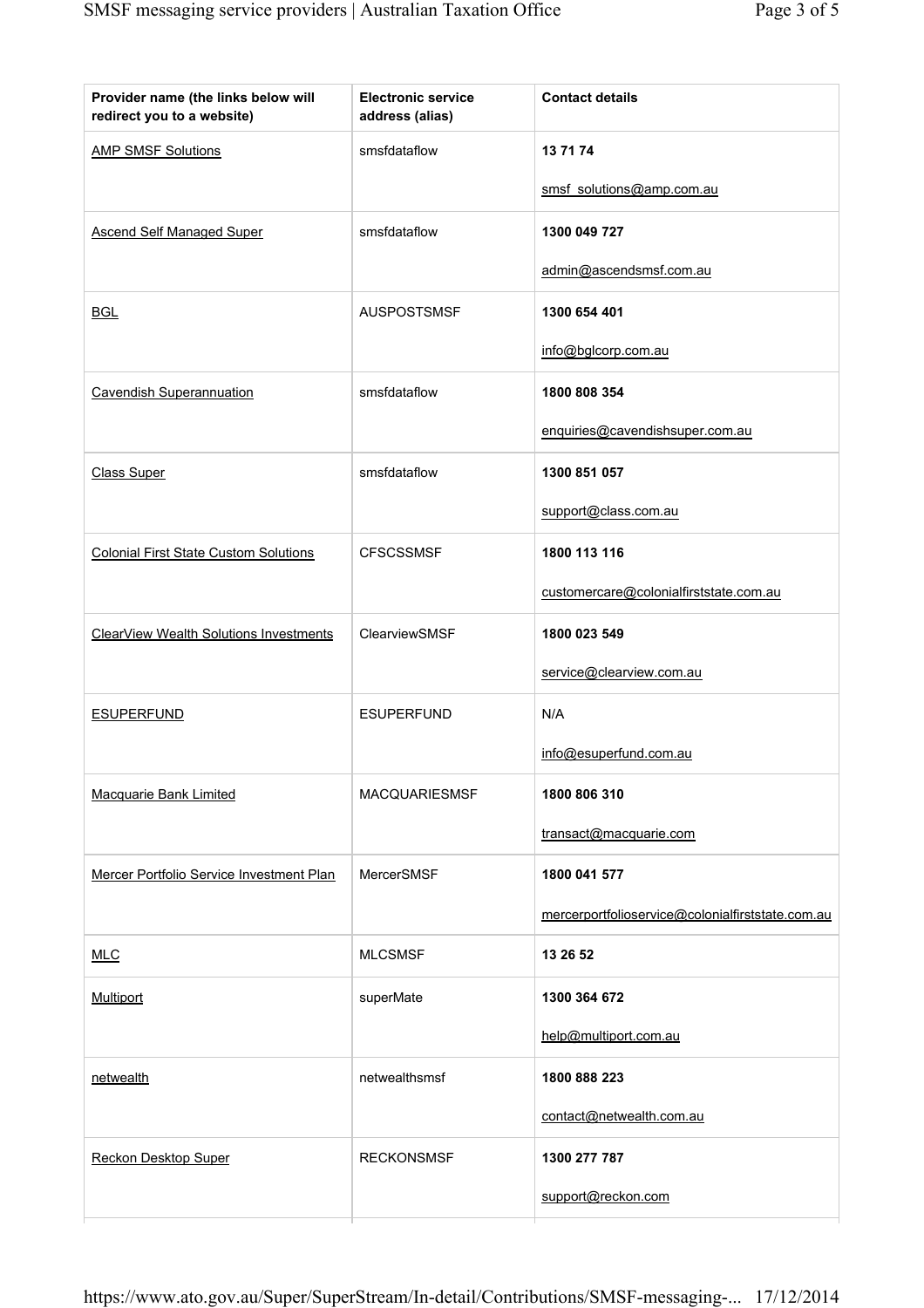| Supercorp            | superMate    | 1300 650 135<br>info@supermate.com.au     |
|----------------------|--------------|-------------------------------------------|
| The Super Group      | superMate    | (02) 9328 9328<br>info@supergroup.com.au  |
| <b>SuperGuardian</b> | smsfdataflow | 1300 787 576<br>info@superguardian.com.au |
| <b>Xpress Super</b>  | smsfdataflow | 1300 216 890<br>info@xpresssuper.com.au   |
| yourSMSF             | superMate    | 1300 968 776<br>info@yoursmsf.com.au      |

We will maintain the register subject to the following terms and conditions:

- 1. It is a public register of SMSF messaging service providers who provide publicly available information for inclusion in the register on a voluntary basis.
- 2. Service providers whose details are included in the register warrant that they are providing a messaging service for the express purpose of enabling regulated superannuation entities to comply with their obligations under regulation 7.07F of the Superannuation Industry (Supervision) Regulations 1994.
- 3. The Commissioner of Taxation reserves the right to remove or modify a service provider's details at any time.
- 4. While we will make reasonable efforts to ensure that the register is made available, we make no guarantees to provide continuously available access to the register or to provide access which is uninterrupted or fault free.
- 5. While we will take all reasonable care to ensure information provided via the register is accurate, subsequent changes in circumstances may occur at any time and may affect the accuracy of the information.
- 6. We do not provide any warranty, make any representation as to, or accept responsibility for, the accuracy, correctness, reliability, timeliness or completeness, now or in the future, of any information provided via the register.

We do not recommend or endorse any of the listed SMSF messaging service providers.

Last modified: 28 Aug 2014 **Development Controllering** CC 38231